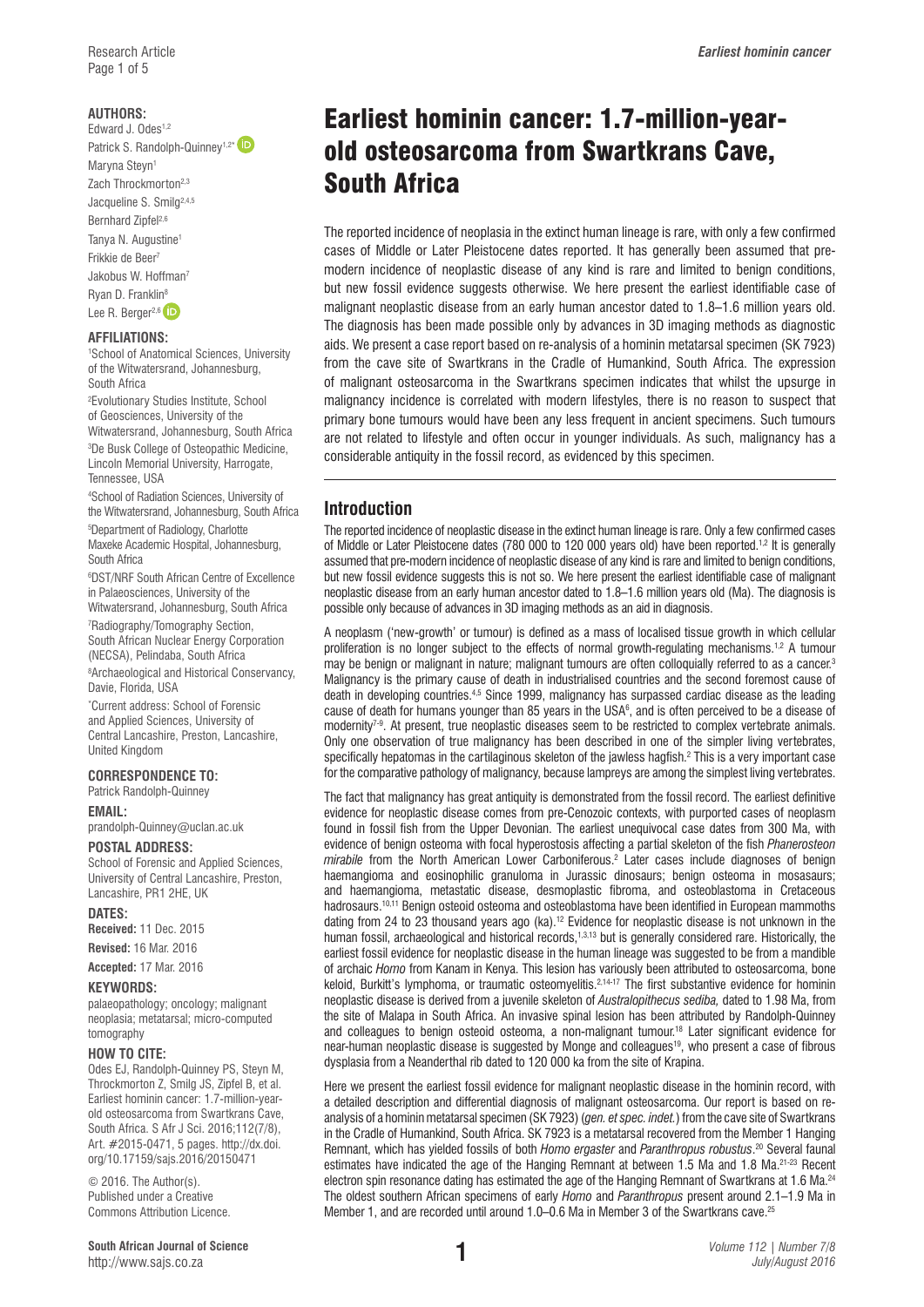

**Figure 1:** SK 7923 , a hominin 5th metatarsal, exhibits a hemi-spherical bony mass located on the proximo-ventral aspect of the shaft, abutting the cortical bone surface. P – proximal, D – distal, V – ventral.

## **Swartkrans hominin site**

Swartkrans was discovered in 1948. The site is situated approximately 40 km northwest of Johannesburg, on the bank of the Blaauwbank River in the province of Gauteng, South Africa. It is arguably one of the most important palaeocave sites in southern Africa, if not globally, and is best known for its rich heritage of *Paranthropus robustus* fossils, and purported evidence for early hominin use of controlled pyrotechnology. During much of their early research, Broom and his assistant Robinson excavated a considerable sample of hominin remains attributable to *Paranthropus robustus* and *Homo* from the site.26,27 Swartkrans was the first site where these two genera of hominins were considered to be contemporary.

After an approximately 12-year hiatus of non-activity, Brain's subsequent excavations at Swartkrans from the mid-1960s to the mid-1980s produced a significant addition to the faunal<sup>20</sup>, fossil and archaeological collection. From the total number of specimens obtained at the Swartkrans site, 415 accessioned specimens are identified as hominin.<sup>20</sup> Brain's work demonstrated that the stratigraphy of the site was much more complex than originally posited. Brain subsequently demonstrated five members at Swartkrans.22 Member 1 consists of two distinct masses, the Hanging Remnant and Lower Bank<sup>22</sup>, each of them yielding *Homo ergaster* and *Paranthropus robustus*28*. Homo* and *Paranthropus* have been discovered from Member 2.28

## **SK 7923 case study**

SK 7923 is a left 5th metatarsal, preserving the proximal diaphysis and much of the distal portion, but lacking the articular end. The specimen is hominin, but cannot be allocated to a specific taxon. Pathologically, SK 7923 presents a growth on the proximo-ventral aspect of the shaft. Here, an irregular hemi-spherical mass abuts the cortex (Figure 1), measuring 5.2 mm x 4.7 mm. The specimen was originally studied as part of an unpublished doctoral thesis, where the morphology led one of us (R.F.) to diagnose osteoid osteoma. However, recent internal imaging has led to a re-evaluation of the pathology.

The bone was examined using micro-focus X-ray computed tomography (µXCT) at the South African Nuclear Centre for Radiography and Tomography (located at the South African Nuclear Energy Corporation, NECSA). The bone was scanned by F.d.B. and J.W.H. using a Nikon XTH225ST µXCT system, at an energy potential of 100 kV and resolution of 17 microns. Reconstruction was performed by E.J.O. and P.R.Q. using Avizo Amira 5.4 to generate both 2D orthoslice and 3D surface rendered views. The cross-section shows that the hemispherical mass is not fully fused to or integrated with the cortex, but adheres to the bone surface, displaying an irregular spongy woven bone texture with a cauliflower-like external appearance (Figure 2a). The cortical bone directly underlying the mass is covered with a thin layer of new woven bone, with a Codman triangle displayed at the margins. The texture is granular and exhibits ellipsoid lytic lesions in transverse view. There is localised sub-periosteal invasion by the mass into the cortex (Figure 2a). Surprisingly, µXCT showed much of the medullary cavity to be infilled with bone, with clear internal remodelling and *de-novo* bone formation (Figure 2b). Inside the cortex are several irregular and large circular voids, caused by bony encapsulation of normal vascular channelling found within the endosteal surface of the medullary cavity. The remaining medullary space is obliterated by new bone growth.

A number of bone-forming conditions should be considered in the differential diagnosis: chondrosarcoma, Ewing's sarcoma, metastatic carcinoma, osteochondroma, osteoblastoma and osteosarcoma (see Supplementary Appendix for a more detailed breakdown). 3,29-46 Osteosarcoma usually starts in the medulla and characteristically arises within the metaphysis of long bones, growing circumferentially through the cortex into soft tissue and raising the periosteum. This seems to have occurred in SK 7923, with a Codman triangle visible. Osteosarcoma (osteogenic sarcoma) prefers fast-growing regions and usually occurs around the knee. It presents in metatarsals in less than 1% of clinical cases. According to Vigorita<sup>47</sup>, the periosteal reaction may have a 'sunburst' appearance, which is to some extent visible in Figure 2a. Given the internal and external morphology of this specimen, it seems most likely that this pathology is attributable to osteosarcoma, with a strong possibility of the parosteal variant of this condition. Diagnosis was supported by  $\mu$ XCT imaging of a modern clinically diagnosed case of osteosarcoma of the distal femur. Comparison of Figures 2b and 2c shows clear similarities between the appearance of the fossil and modern medullary infills.

Osteosarcoma is a primary malignant tumour that typically exhibits cortical and medullary disruption and some degree of mineralisation. It also typically shows aggressive periosteal new bone reaction, which can include either lamination, Codman triangle, or spiculated sunburst reaction. The most common form is central osteogenic sarcoma, which could be osteoblastic or osteolytic in nature, or both. This typically occurs in the metaphyseal and diaphyseal area of the major long bones. Parosteal osteosarcoma is the most common type of juxtacortical or surface osteosarcoma. This often presents as a lobulated 'cauliflower' mass with central ossification adjacent to the bone, and may infiltrate the bone marrow. Bone destruction is rare, but when present is regional.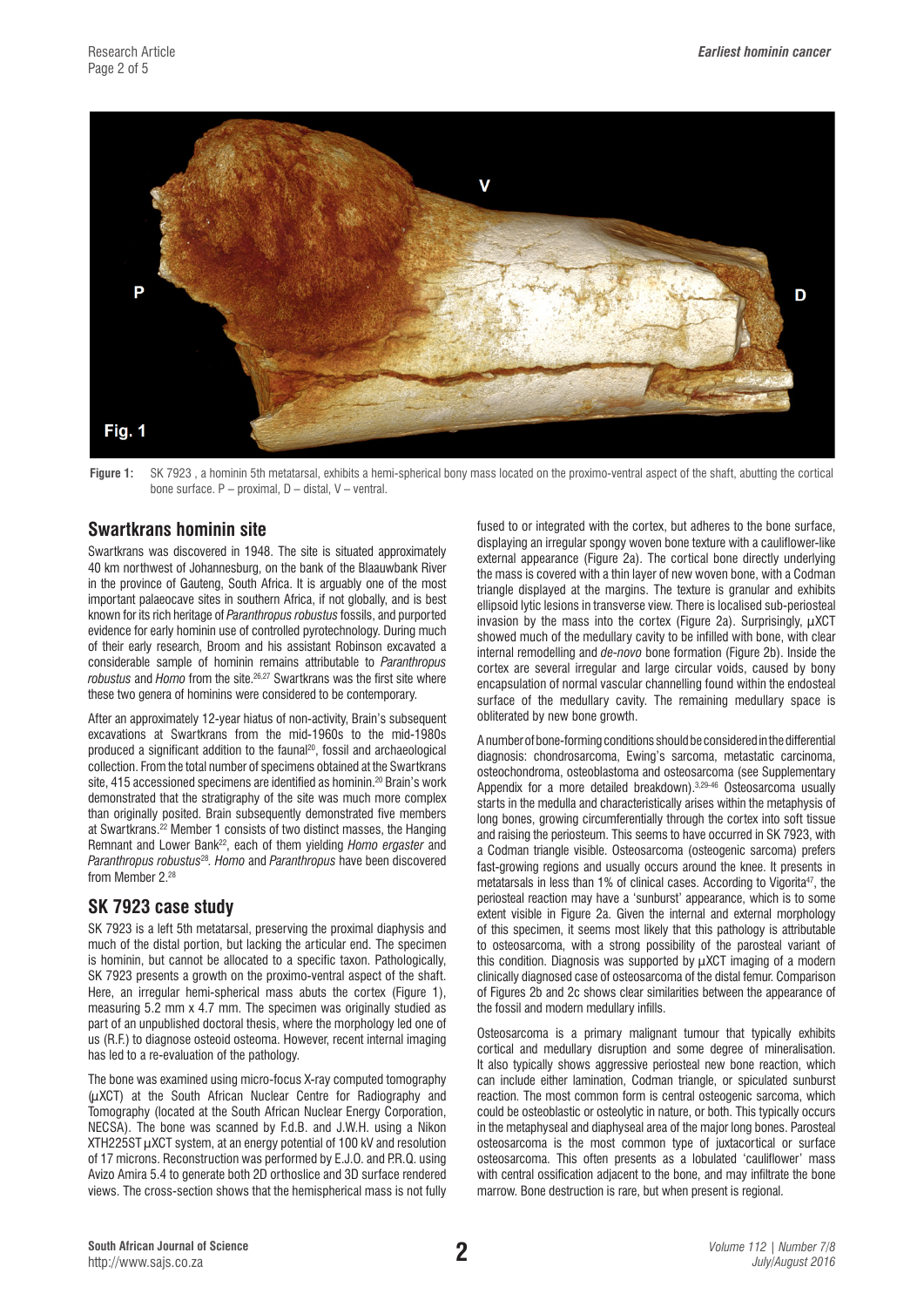

**Figure 2:** (a) Axial micro-CT orthoslice indicating (i) reactive new bone formation subperiosteally forming a Codman triangle, (ii) ossified exophytic (cauliflower-like) and/or spiculated mass adjacent to the bone, (iii) localised sub-periosteal invasion by the mass into the cortex, (iv) remodelled bone infill; (b) transverse rendered view of SK 7923; (c) transverse rendered view of modern clinical case of osteoblastic osteosarcoma with aggressive local medullary infilling (Courtesy: Department of Anatomy, University of Pretoria). Note (v) the homologous combination of spongy and solid bone between the fossil and clinical specimens.

Most parosteal osteosarcomas are found in the metaphyseal region of long tubular bones. The most common site is the distal femur, followed by the upper shaft of the tibia, and then the proximal humerus.

Functionally, this malignancy may have presented secondary consequences in our case study. The belly of *abductor digitii minimi* may have been displaced laterally, and with *fibularis brevis* and *f. tertius* inserting just proximal and distal to the growth, some influence on gait was likely. The presence of sub-periosteal bone formation in the form of a Codman triangle, cortical invasion, spiculated mass abutting the exosteum, and aggressive medullary infilling (including the combination of trabeculated and avascular bone) indicates that what was originally diagnosed as a benign exosteal growth is now shown to represent a malignant bone malignancy. This change in diagnosis is entirely the result of advances in high-resolution 3D imaging, together with the judicious use of comparative clinical pathology. It is thus possible that cases of malignancy might remain unknown in fossil assemblages awaiting imaging and discovery.

## **Discussion**

This case highlights a significant issue with regard to modern clinical incidence and expression of neoplastic disease, and malignancy in particular. That is, how can we understand ancient disease evolution when sample sizes are extremely small? As noted above<sup>7-9</sup>, malignancy is perceived as a disease of modernity. However, it is worth noting that primary skeletal malignant tumours are not commonly encountered in the modern clinical environment, and although rare they do feature in the archaeological and fossil record3,18. Historically, factors of preservation have limited the study of human neoplasia to the skeleton, from which the confident diagnosis of tumours has been problematical.48 Recent work on artificially mummified Egyptian remains has suggested to some scholars<sup>9,49</sup> that malignancy was almost absent in pre-modern human populations. For example, Gray49 reported no radiological confirmation of malignant neoplasia among 193 examined Egyptian mummies. However, we view this assertion as tautological, because the samples on which the claim is based are not representative of the bulk of the human species living in antiquity; they represent only a small fraction of all humans living at that time<sup>50</sup>. From the global historical sample available to us for study, malignancy does exist, albeit rarely – and a subset of those cases include osteosarcoma. Probable pre-modern cases are reported from Hawaii<sup>51</sup>, the Czech Republic<sup>52</sup>, and the Peruvian Andes<sup>1</sup>.

The precise range of causes underlying malignancies is still largely unknown. Where causes have been established, these are generally understood to fall into three categories: physical, chemical, and viral.<sup>1</sup> Physical causes include being exposed to ultraviolet light (which increases the risk of basal cell carcinoma and malignant melanoma) and levels of background radiation.<sup>1</sup> Causative examples in the historical modern environment include the effects of radiation from the dropping of atomic bombs on Japan during World War II, which has been linked to an escalation in myelogenous leukaemia and thyroidal malignancy.<sup>1</sup> Chemical carcinogens in humans have historically been known to target skin and lungs, urinary bladder, and nasal sinuses and pleura. Potts demonstrated a relationship between scrotal malignancy in chimney sweepers and exposure to soot as early as 1775.<sup>53</sup> Many chemicals are widely accepted to be carcinogenic. Radon from granite, for example, is a radioactive gas causing lung malignancy.<sup>1</sup> Several viruses can cause malignancy in animals, and the association of some viruses with human malignancy is considerable. Examples include human papilloma virus (cervix malignancy), hepatitis B or C virus (liver malignancy), Epstein-Barr virus (non-Hodgkin lymphomas and nasopharyngeal malignancy), and human immunodeficiency virus (linked to non-Hodgkin lymphoma and Kaposi sarcoma).1

Whilst most modern human malignancies are thought to be caused by environmental agents of a chemical nature, the evidence for this is not entirely conclusive.<sup>1,p.373</sup> The internal environment, namely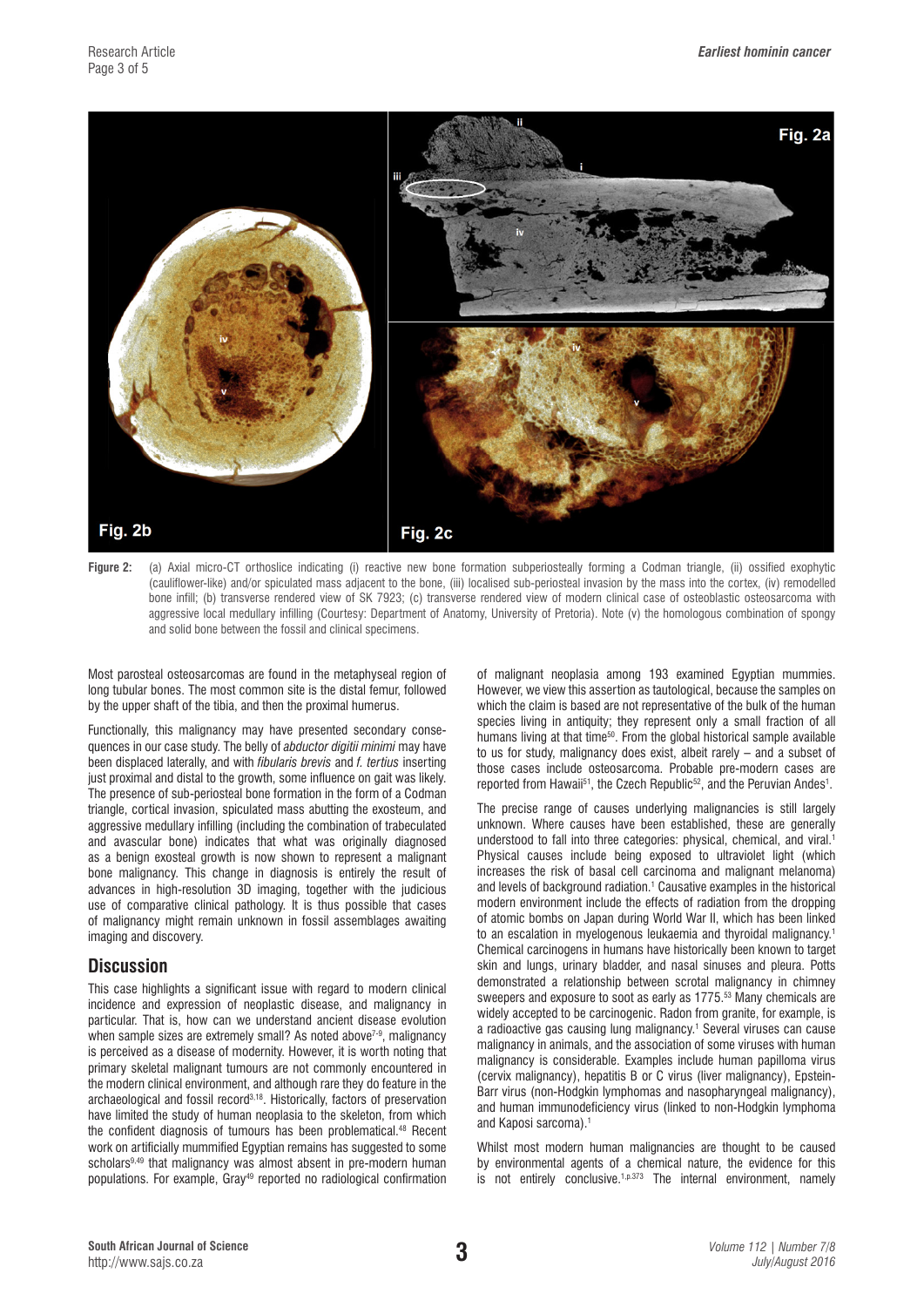diet and lifestyle, is thought to play a significant role in malignancy disposition. Some malignancies are certainly triggered by modern lifestyle factors, such as smoking, drinking (which can lead to liver and oesophageal malignancy), sunbathing, and obesity (which can lead to gastrointestinal gut malignancy).1 Pesticides and industrial chemicals can cause malignancy, but their contribution is thought to be relatively minor. Of perhaps greatest impact is colorectal malignancy, which kills approximately 700 000 people every year worldwide<sup>s</sup>, and is most prevalent in developed countries such as USA and Europe. The lowest incidence occurs in underdeveloped countries in Africa, which have vastly different dietary regimes available to the population. Brody<sup>8</sup> has named colorectal cancer a disease of modernity and development. In other words, economic growth is associated with a rise in the incidence of colorectal malignancy, with corresponding lifestyle changes possibly playing a strong role in the prevalence of this disease. An example is China, where a marked increase in the prevalence of colorectal malignancy is occurring.8

In addition, whilst the modern lifestyles of humans may enhance the frequency of cancer, longer life expectancies mean malignancy would logically occur at a higher rate among modern people than in our prehistory. We are unable to assess the age at death of the Swartkrans SK 7923 hominin (other than skeletally adult), but it was likely to have been substantially less than modern life expectancy, based on demographic studies of early hominin taxa<sup>54</sup>.

The expression of malignant osteosarcoma in the Swartkrans SK 7923 specimen indicates that whilst the explosion of malignancy incidence is clearly correlated with the hazards of the modern world and increased life expectancy, primary bone tumours evidently occurred throughout history. Then, as now, such tumours would have occurred predominantly in younger individuals. Neoplastic disease has considerable antiquity, as evidenced by this specimen and further supported by numerous published case studies of benign neoplasms with deep antiquity in the fossil record, as noted above.1-3,10-12,18,55,56 The theory that the almost total lack of malignancies in Egyptian mummies indicates that the disease occurs only in industrialised societies<sup>9</sup> is thus questionable.

The lack of substantial evidence of malignancy in the fossil and bioarchaeological records might arguably be an artefact of preservation, or of sampling bias and tiny sample sizes, or of analytical techniques or the application of inefficient imaging modalities<sup>57</sup>. For example, the results would differ if plain radiography or clinical magnetic resonance imaging are used rather than micro-computed tomography. The absolutely small sample sizes arise from short life expectancy among pre-modern societies. Hence, the rare incidence of cancer cases found in the record can be seen as most likely non-representative, and should not be construed as indicating the true prevalence of disease. It is important to note that because of the worldwide demographic transition and average increased age at death for humans, non-primary bone malignancy can be expected to occur at a higher rate today than in pretransition populations.<sup>50</sup>

As highlighted in the introduction, malignancy occurs in almost all metazoans, suggesting that the mechanisms of malignancy have an extremely old evolutionary history. For example, neoplasms have been recorded in dinosaurs and other fossil forebears.2,11,56 A number of oncogenes are particularly archaic, with their antecedents exhibited in some form in primitive common ancestor metazoans of chordates and arthropods.55,58 Thus, the *capacity* for malignancy is ancient, and the higher incidence of malignancy in today's developed and developing world may be related to the unique interaction between environmental factors - which have no parallel in prehistory<sup>59</sup>. It is also important to note that modern non-invasive imaging techniques (such as micro-computed tomography or phase-contrast synchrotron tomography), together with the appropriate use of clinical homologues, play a considerable role in enabling accurate diagnoses. These new techniques hold considerable potential for re-investigating previously reported palaeopathological lesions.

## **Acknowledgements**

We would like to thank Stephany Potze and Lazarus Kgasi of the Ditsong National Museum of Natural History for providing access to the Swartkrans fossil specimen. E.J.O. would like to acknowledge the National Research Foundation of South Africa, the DST/NRF South African Centre of Excellence in Palaeosciences, and the University of the Witwatersrand for funding this research. We would like to thank the Department of Anatomy, University of Pretoria for permission to image and analyse the comparative clinical specimen used in this study. M.S. is supported by the National Research Foundation of South Africa.

## **Authors' contributions**

E.J.O. and P.S.R.Q. wrote the original draft of the manuscript, incorporating additional information and data on SK 7923 obtained from M.S., J.S., Z.T., B.Z., T.N.A. and L.R.B. P.S.R.Q. and L.R.B. supervised the research. Critical input on the pathology of malignant neoplasms was provided by M.S. and J.S., and Z.T. and B.Z. gave input on functional aspects of pedal pathology. E.J.O. provided the differential diagnoses and historical pathological and palaeoanthropological data. J.W.H. and F.d.B. undertook the microcomputed tomographic scanning of the hominin specimen and the primary reconstruction. E.J.O. and P.S.R.Q. undertook secondary reconstruction from orthoslice and 3D volume data. All authors contributed equally to analysis and editing.

## **References**

- 1. Aufderheide AC, Rodríguez-Martin C. The Cambridge Encylopedia of human paleopathology. Cambridge: Cambridge University Press; 1998.
- 2. Capasso LL. Antiquity of cancer. Int J Cancer. 2005;113:2–13. [http://dx.doi.](http://dx.doi.org/10.1002/ijc.20610) [org/10.1002/ijc.20610](http://dx.doi.org/10.1002/ijc.20610)
- 3. Ortner DJ. Tumors and tumor-like lesions of bone. In: Ortner DJ, editor. Identification of pathological conditions in human skeletal remains. Amsterdam: Academic press; 2003. p. 503–544. [http://dx.doi.org/10.1016/](http://dx.doi.org/10.1016/b978-012528628-2/50057-0
) [b978-012528628-2/50057-0](http://dx.doi.org/10.1016/b978-012528628-2/50057-0
)
- 4. Jemal A, Bray F, Center M, Ferlay J, Ward E, Forman D. Global cancer statistics. CA-Cancer J Clin. 2011;61:69–90. [http://dx.doi.org/10.3322/](http://dx.doi.org/10.3322/caac.20107) [caac.20107](http://dx.doi.org/10.3322/caac.20107)
- 5. World Health Organization. The global burden of disease: 2004 update. Geneva: WHO Press; 2008. 153 pages.
- 6. Jemal A, Siegal R, Xu J, Ward E. Cancer statistics, 2010. CA-Cancer J Clin. 2010;60:277–300. <http://dx.doi.org/10.3322/caac.20073>
- 7. Binder M, Roberts C, Antoine D, Cartwright C. On the antiquity of cancer: Evidence for metastatic carcinoma in a young man from Ancient Nubia (c. 1200BC). PloS ONE [Internet]. 2014;9, Art. #e90924 11 pages. [http://dx.doi.](http://dx.doi.org/10.1371/journal.pone.0090924) [org/10.1371/journal.pone.0090924](http://dx.doi.org/10.1371/journal.pone.0090924)
- 8. Brody H. Colorectal cancer. Nature. 2015;521, Art. #a7551. [http://www.](http://www.nature.com/nature/journal/v521/n7551_supp/full/521S1a.html) [nature.com/nature/journal/v521/n7551\\_supp/full/521S1a.html](http://www.nature.com/nature/journal/v521/n7551_supp/full/521S1a.html)
- 9. David RA, Zimmerman MR. Cancer: An old disease, a new disease or something in between? Nat Rev Cancer. 2010;10:728–32. [http://dx.doi.](http://dx.doi.org/10.1038/nrc2914) [org/10.1038/nrc2914](http://dx.doi.org/10.1038/nrc2914)
- 10. Rothschild BM, Tanke DH, Hebling M, Martin LD. Epidemiologic study of tumors in dinosaurs. Naturwissenschaften. 2003;90:495–500. [http://dx.doi.](http://dx.doi.org/10.1007/s00114-003-0473-9
) [org/10.1007/s00114-003-0473-9](http://dx.doi.org/10.1007/s00114-003-0473-9
)
- 11. Rothschild BM, Martin LD. Paleopathology: Disease in the fossil record. Boca Raton, FL: CRC Press; 1993.
- 12. Leshchinsky SV. Paleoecological investigation of mammoth remains from the Kraków Spadzista Street (B) site. Quatern Int. 2012;(276–277):155–169. <http://dx.doi.org/10.1016/j.quaint.2012.05.025>
- 13. Retief FP, Cilliers L. Breast cancer in antiquity. S Afr Med J. 2011;101(8):513– 515.
- 14. Phelan J, Weiner MJ, Ricci JL, Plummer T, Gauld S, Potts R, et al. Diagnosis of the pathology of the Kanam mandible. Oral Surg Oral Med O. 2007;103(4), Art. #e20.<http://dx.doi.org/10.1016/j.tripleo.2006.12.041>
- 15. Stathopoulos G. Kanam mandible's tumour. Lancet. 1975;305(7899). p. 165. [http://dx.doi.org/10.1016/S0140-6736\(75\)91462-2](http://dx.doi.org/10.1016/S0140-6736(75)91462-2
)